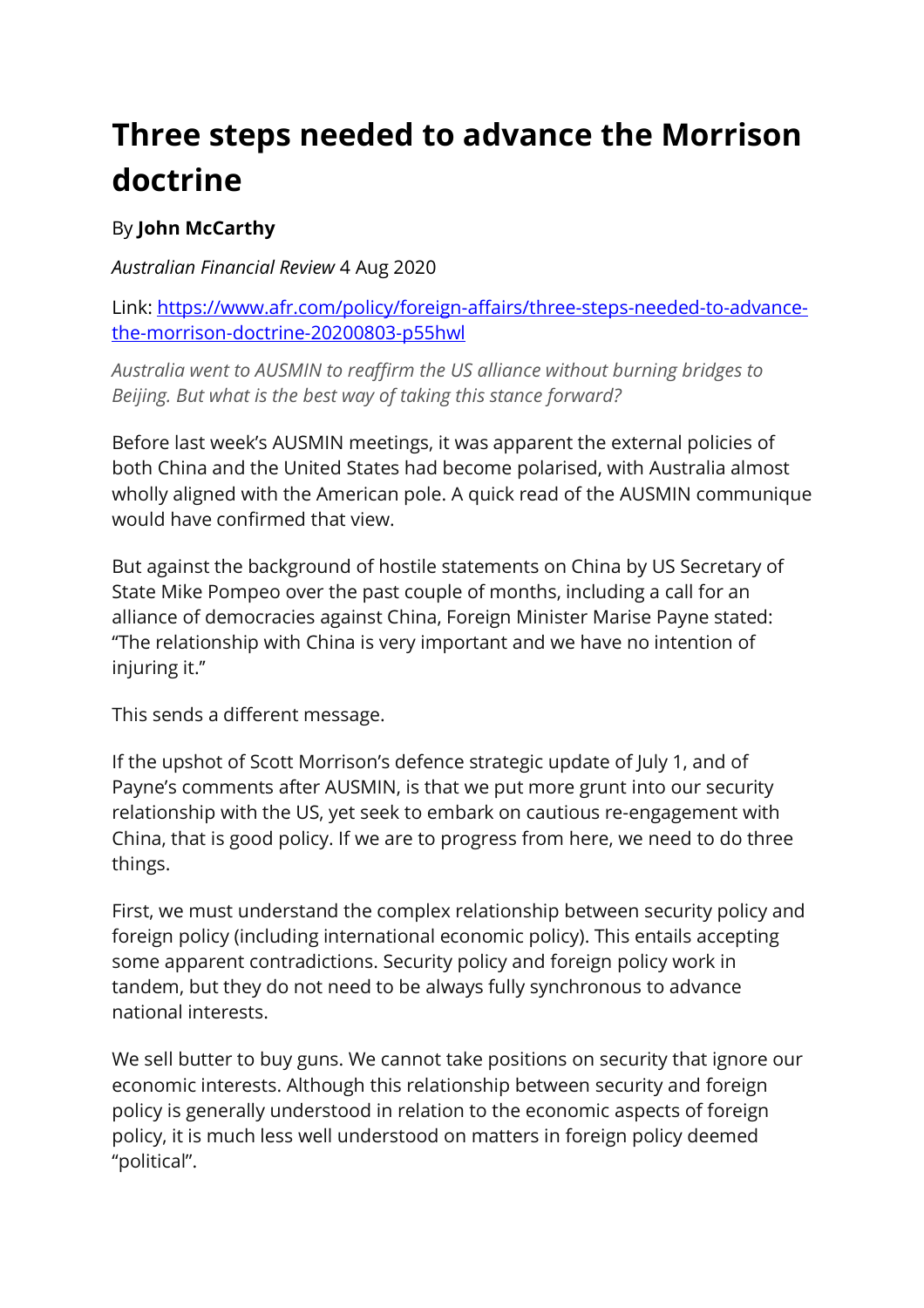This is the idea that a strong security alliance does not necessarily require complete political alignment.

On security policy, the ANZUS alliance and the processes around it work. They involve reciprocity. This is understood, including – dare it be said – in China.

Most countries in the region welcome it. Many would have wondered how our national interests were met by our long involvement in the Middle East, but as it did not harm them, it was accepted. The nature of our security commitment to the US is in fact less onerous than that of many American allies, especially those hosting major US troop presences, such as Japan, South Korea and Germany. Yet the foreign policy of these American allies can differ widely from that of the US.

Japan has more concerns about China than any country except perhaps Vietnam. Still, Tokyo has sought to stabilise its relationship with Beijing with a variety of diplomatic moves, in contrast to the rambling anti-China histrionics of Donald Trump and Pompeo. In another theatre, no serious US ally, except Australia, has a policy on Israel-Palestine issues similar to that of Trump's America.

When Australian ministers claim, as they have for the past two generations, that we always take positions on the basis of an independent evaluation of the issues, that claim can have a hollow defensive ring.

If the ways of seeing the nexus between security and foreign policy are accepted, the second thing we need to do will be to more effectively put them into practice in the region. This will involve an intensification of consultation with Japan, India and ASEAN member states. These countries have to live with China too. If American public opinion dictates a diminution in American strategic commitment to Asia, these countries will still be here.

The steps we have taken already with Japan, India and others in the region to establish defensive structures such as the Quad are consistent with the task of getting the right balance between security and foreign policy. This is to the good.

But particularly when the US heralds the dawn of a new cold war, we need to reflect more critically on the point about the extent of alignment required by our alliance. While our security commitments to the US should remain solid, there is room for moving our foreign policy or diplomatic approaches closer to those of our regional partners. In particular, we should look not only at how we defend ourselves from China, but at how to achieve a modus vivendi with China.